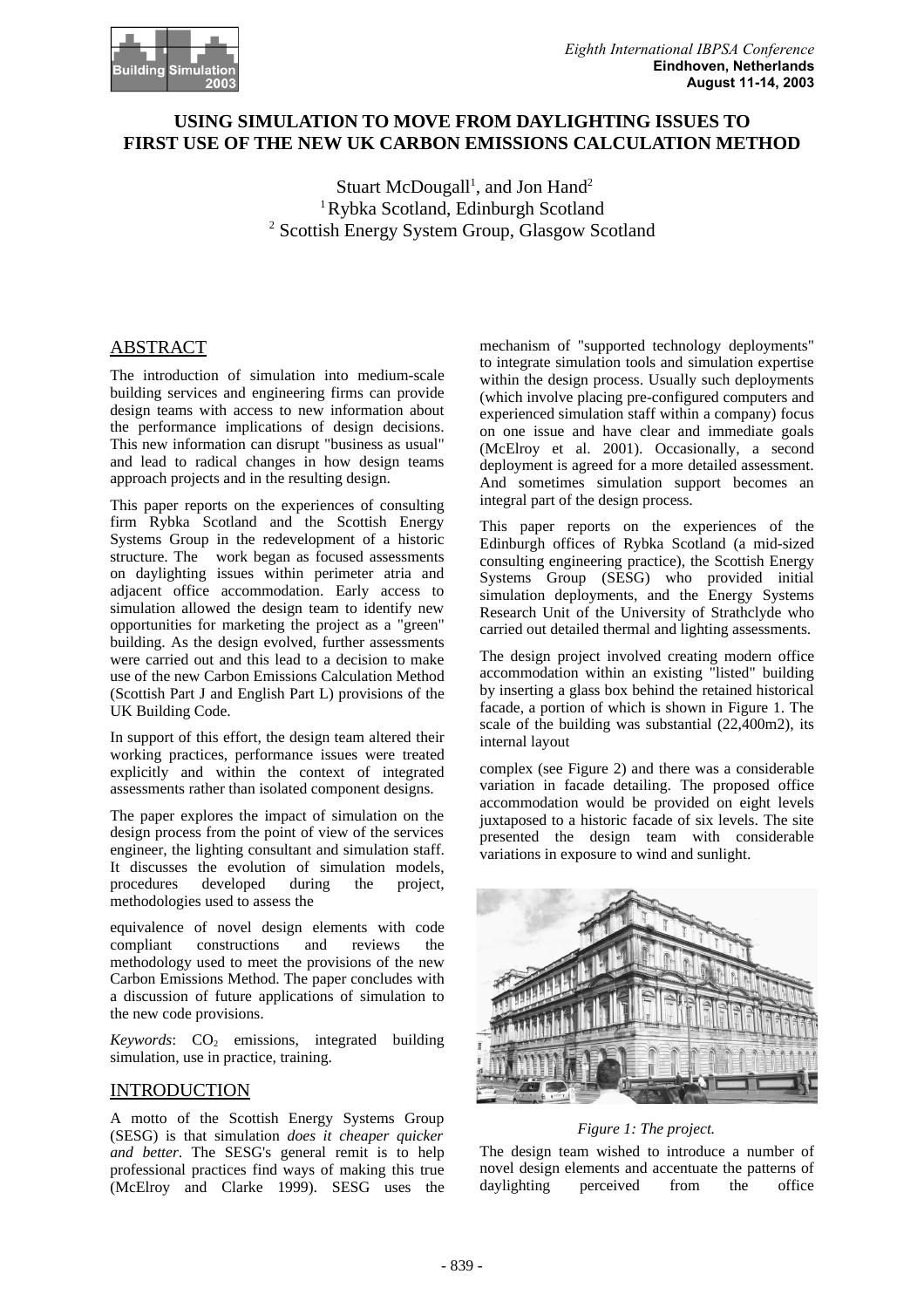accommodation. One aspect of the design was the use of perimeter atria located on several of the facades (see Figure 2), each optimised to deliver daylighting and enhance the adjacent office accommodation with minimal loss of lettable space. These atria were also intended to buffer the office spaces from extreme winter

temperatures, reduce summer solar loads as well as providing a mechanism for passively extracting heat from the offices. The design team anticipated that this would be achieved via the mechanisms shown in Figure 3. Quite how well this idea would work in practice was an issue which would be explored in a number of simulation based exercises.



### *Figure 2: The project plan.*

The initial request of the design team to SESG was to assist them in evaluating daylight factors at different points within the perimeter atria as well as the office accommodation. The design team anticipated that daylight would decrease in lower portions of the atria but that daylight from the windows in the facade would partially make up for this. They also wished to

know what environmental conditions to expect within the perimeter atria. They hoped that access to data from simulation would help them to optimise the cross section of the perimeter atria to balance daylighting and office floor space.

To support the design team's request, SESG staff selected Radiance (Ward Larson and Shakespeare 1998) as an appropriate lighting assessment tool and ESP-r (ESRU 2003) for thermal assessments. In this project it made sense to develop a hybrid model which would supported both thermal and visualisation issues. The model, shown in Figure 4, is a section through the building which included the massing of the historical facade, structural and framing elements needed to support visualisation. It was zoned to support the requirements for assessing natural ventilation potentials in the atria and raised flooring in the office accommodation. Model creation and attribution was done in ESP-r and exported to Radiance.



*Figure 3: Typical buffer section.*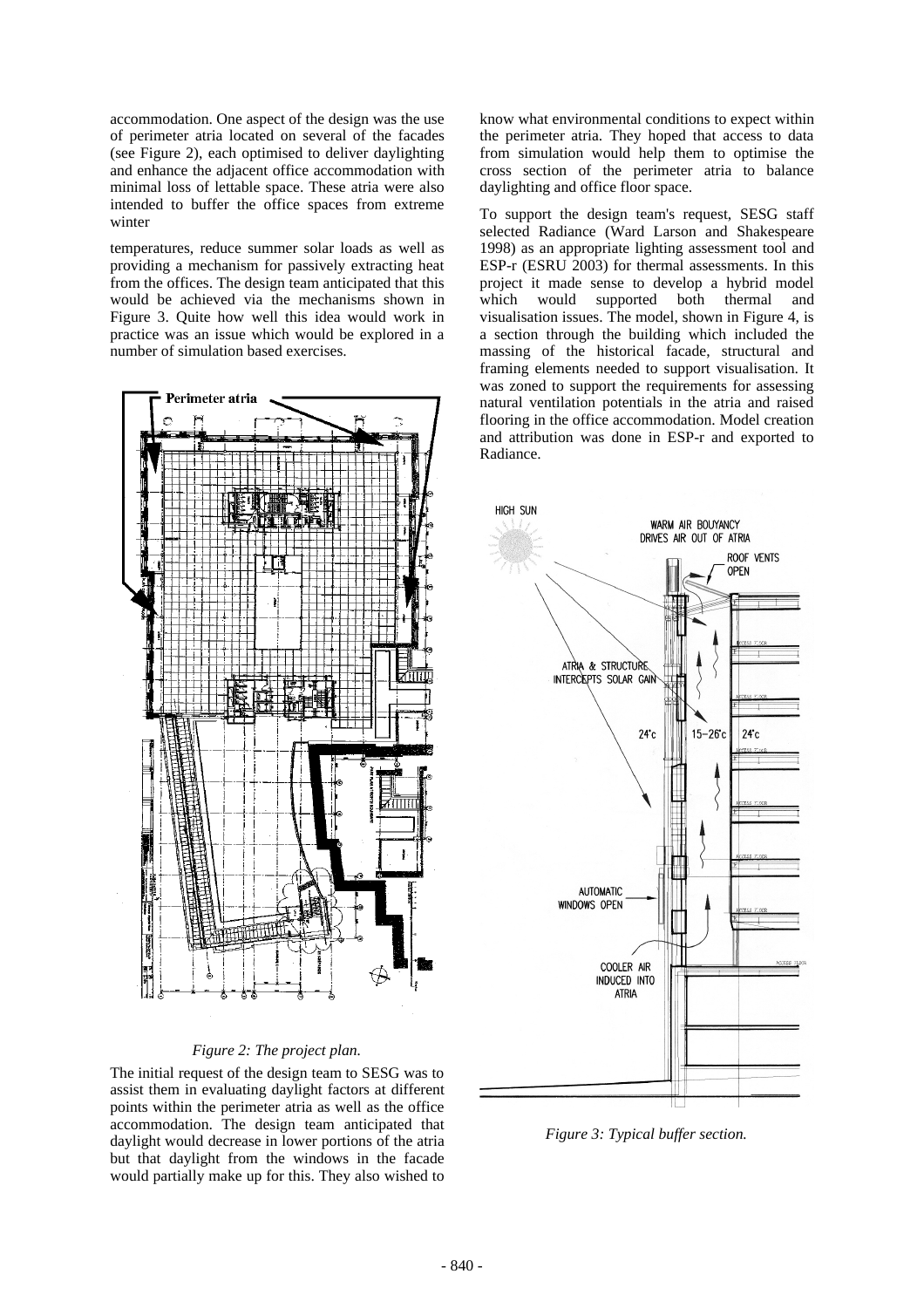

*Figure 4: Model of a section of the building.*

## IMPACT OF NEW INFORMATION

Computationally intensive tools such as Radiance and ESP-r are often used to produce the sorts of engineering performance metrics requested by the design team. Such metrics support standard appraisals, but this paper is about the introduction of nonstandard appraisals into the design process. This began to happen as the simulation team introduced other performance metrics into the discussion visualisations within and around the project, animations of daylighting patterns and tools to allow the design team to interactively explore their design.



### *Figure 5: View from office.*

This new information, typified by Figures 5 and 6, helped them discover relationships between the existing (historical) fenestration and the proposed internal layout of the office accommodation which were not clearly expressed via daylight factors or noticed n the production drawings. The interactive explorations showed that some of the office accommodation would gain a premium from enhanced views and others would be more difficult to let. Interactive access to lux levels allowed the

lighting ngineer to begin formulating design variants. Some "what if" questions were posed and dealt with interactivel and some acted on as follow-up work.

For design teams used to third party/remote simulation support and formal reports, interactive sessions are a considerable departure from "business as usual". In this project, as in many other SESG deployments, the introduction of simulation reduced the time required to investigate the impacts of design decisions. Decisions which had tended to evolve week to week reached consensus between coffee breaks.

SESG speculation is that such changes in the pace of decision making can be attributed to a number of factors. The often pedantic briefing and review process of conventional simulation support and formal reporting tends to be absent from interactive sessions. Design teams will make decisions based on information displayed on a screen or from ad hoc tables captured during a discussion. When confronted by information which is clearly useful and demands immediate attention design teams adopt new ways of working. Design teams are, more often than not, willing to take a short break to allow the simulation process to catch up and are more than forgiving of minor glitches.



### *Figure 6: View within the buffer space.*

Where formal reporting must anticipate which issues are important and tends to compensate by resorting to bulk, an interactive session is often able to adapt its focus to follow the design teams line of inquiry. Thus, interactive sessions tend to be directed searches rather than brute-force parametric explorations. Unpromising options are more easily discarded and the volume of performance metrics which must be dealt with can be reduced. In the case of differing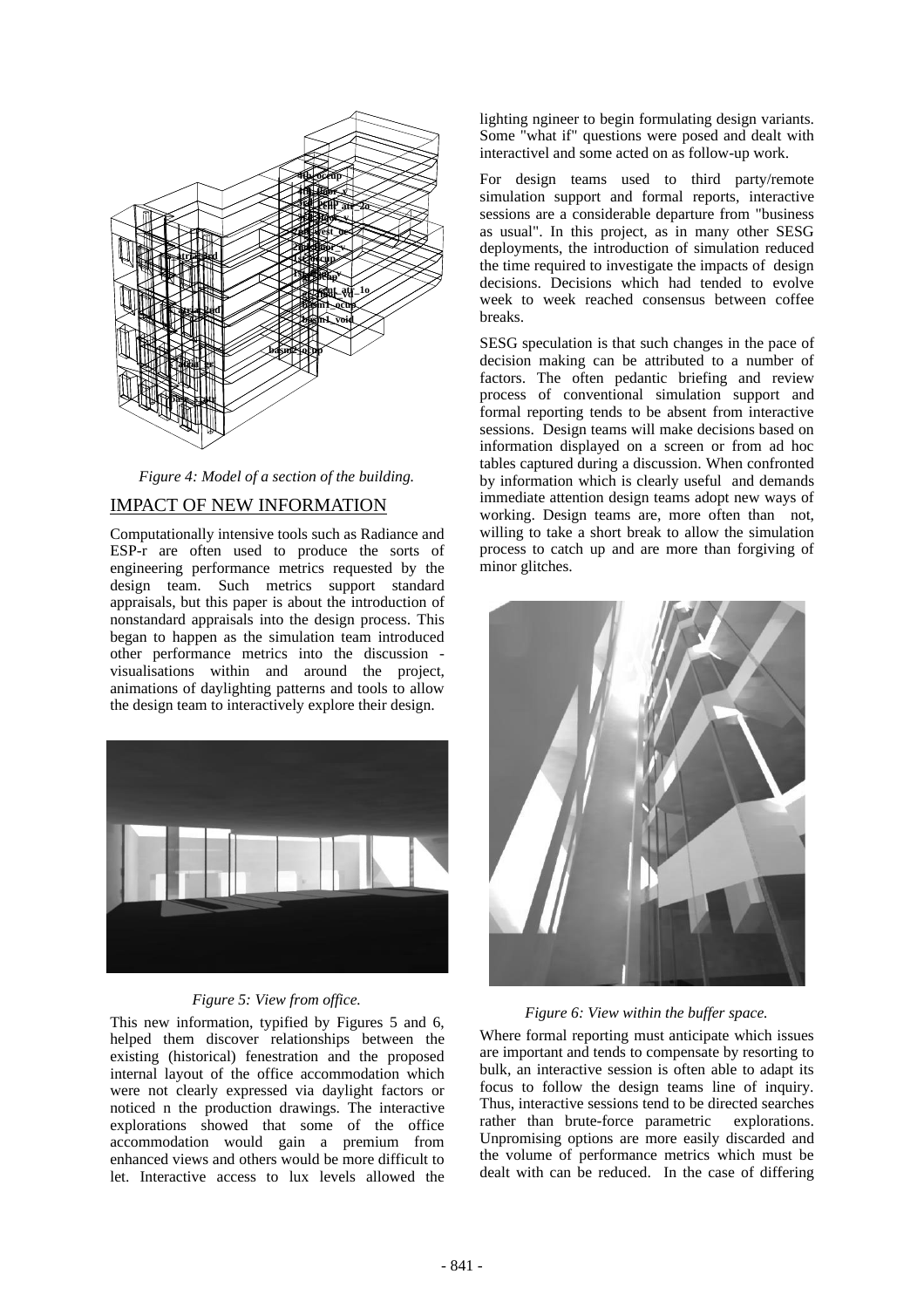interpretations, clarifications tend to be addressed as they are noted. And where issues cannot be resolved interactively, the follow up process is often much more efficient.

From the point of view of the simulation team, interactive sessions offer opportunities to clarify the thermophysical nature of the design, identify the design teams expectations and the issues that need to be addressed via simulation. Such clarity allows concise models to be produced, gives clues about which performance metrics to be supported and which issues might need to addressed in future models. Such information can constrain the resources required to deliver simulation work and enhance deliverables.

To balance this, interactive sessions require careful preparation. They demand considerable knowledge of the tools being used as well as how to constrain the level of detail in a model and assessment parameters for rapidity of feedback. Interactive sessions demand a balance of attention between the needs of the design team and the needs of the assessment tools. Few simulationists are geared to this mode of operation or are comfortable with the associated risks. However, SESG experience is that simulationists can acquire many of these skills.

From the standpoint of the building services engineer and lighting designer in this project, the initial daylight simulations provided valuable information relating to both the open plan office space and atria buffer zone. The analysis of the atria indicated that the buffer space would have a good quality of daylight. This enabled the lighting designer to provide an integrated solution utilizing light fittings that would be complimentary to the space.

If this had been the end of SESG participation in this project, it would have been considered a successful deployment of technology. Indeed, Rybka found the process instructive and decided to evolve their practice to support in-house assessments.

## EQUIVALENT CONSTRUCTIONS

Based on the initial visual assessment, the design team evolved the design of the perimeter atrium and then requested a second technology deployment to be focused on thermal and ventilation assessments. This proved a useful mechanism for training Rybka staff in several aspects of the production of thermal and air flow models. Simulation staff then completed the models and undertook a number of thermal assessments to clarify how these spaces might act a buffers to winter heat losses and to moderate summer solar loads. It was at this point that the extent to which the buffer space might draw heat from the office accommodation during the cooling cycle was identified.

From the point of view of the building services engineer the initial thermal assessments gave an early

indication of the requirements for background heating within the atria. The dynamic analysis showed which combinations of occupancy and weather would result in condensation risks in a space which planning constraints would not allow modern fenestration systems to be used. This allowed the services designers to incorporate background heating systems and to deal with the minimal loads imposed, at an early stage in the development and to more accurately determine specific system requirements and spatial requirements as the design evolved.

From the point of view of the building services engineer the early notice of the potential reduction in overall heating requirements and cooling energy consumption allowed selection of a chilled beam system. Consideration was then given to how the buffer space could be used for night purging and early stage design process was revised to enhance the benefits of the perimeter atria in this regard.

It was clear that the building was substantially driven by internal loads and that additional mechanisms for rejecting heat from the building would be helpful. The simulation team argued for using single glazing in the internal facade so that excess heat could be more easily pass to the perimeter atria. This concept conflicted with the provisions of the building code which restricted building facades to particular heat loss characteristics.

The question was how to evaluate the performance of a perimeter atria in such a way as to demonstrate that it is equivalent to conventional code compliant wall constructions. To answer the question of *what is the equivalent U value of a not particularly well sealed 1m thick historic facade with 1.5m buffer space and a glazed inner facade* the simulation team decided to use the thermophysical equivalent of "if it walks like a duck...".

The first test was to evaluate whether, under the static outside and inside conditions, a section of the proposed building facade would exhibit the same pattern of inside surface temperatures, radiation and convection as a code compliant facade. The second test was that the proposed and standard facades would exhibit the same pattern of heating and cooling demands.

A model which included a 12 metre section of perimeter atria and office accommodation as proposed and a section of office accommodation strictly conforming to the code was created. Detailed assessments, suported by performance graphs such as the surface convection plots shown in Figure 7, confirmed the equivalence of the proposed and code compliant design for the above two tests. In the graph, static ambient temperatures and overcast conditions occurred from hours 22 to 32 and 36 to 40 and during these hours the predicted surface convection was substantially the same.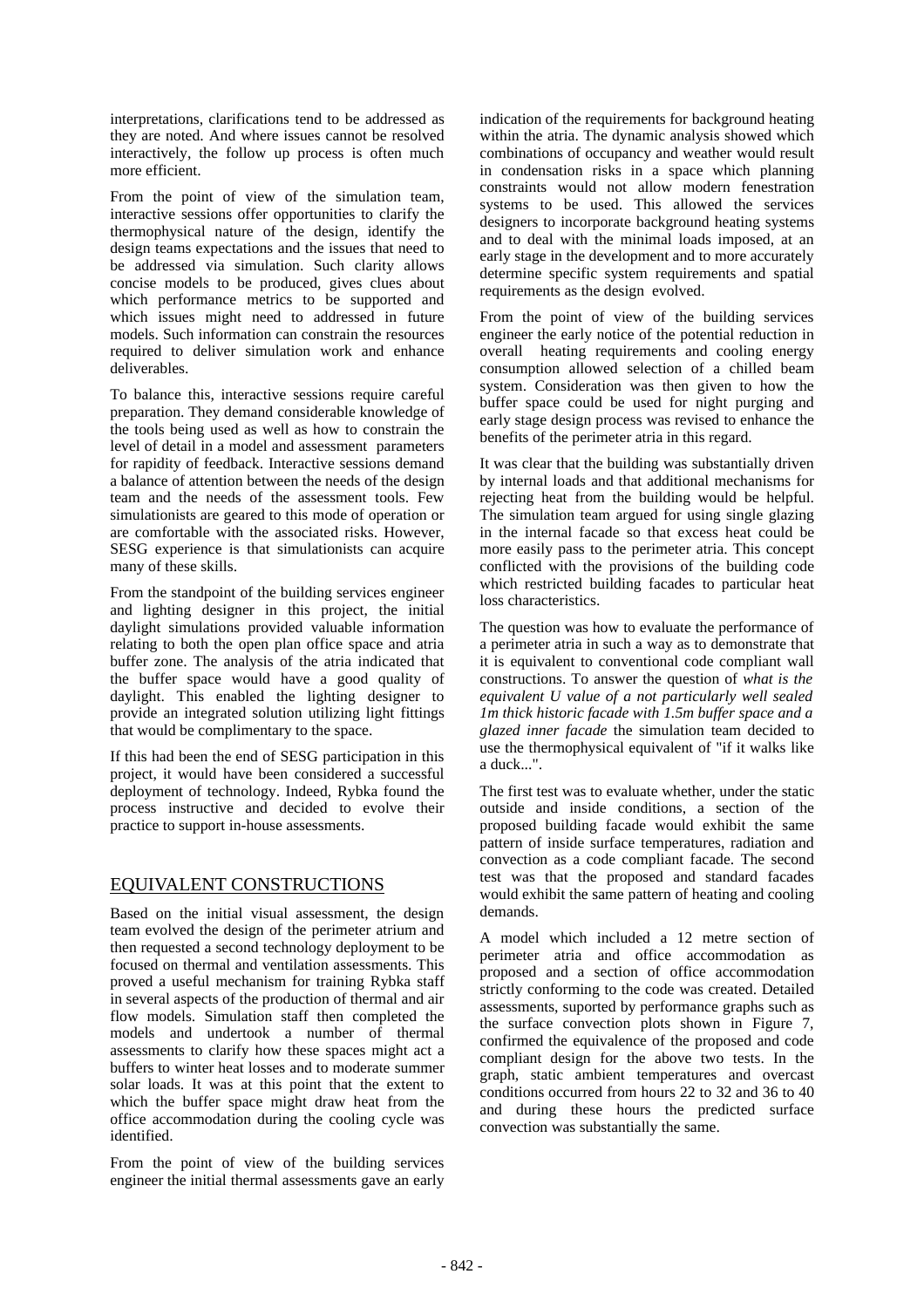

*Figure 7: Plots of surface heat transfer.*



#### *Figure 8: Buffer performance.*

However, it required quite a bit of time and reexpression of the results to convince the design team that their initial idea offered such benefits. Essentially, practitioners forget that they used to do building physics and simulationists forget that no one else in the room gets excited about heat transfer coefficients, and the actual patterns of heat transfer across the buffer space were obscured in the sea of numbers.

The buffer's primary action, was to reduce the temperature difference which the inner facade had to compensate for and isolate the inner facade from the wind. Figure 8 shows the includes the temperatures at various points within the buffer space and the outside ambient temperature. Being unoccupied, the

buffer only required frost protection and solar gains limited the demand for background heating.

Thus the temperature difference dropped from  $\sim$ 20 $\degree$ C to  $\sim8$ °C and the convective heat transfer normally associate with an outside exposure was replaced by one associated with an internal wall. In the event, background heating for frost protection was limited, even with minimal upgrading to the historic facade and fenestration.

In projects such as this, conventional approaches to code compliance, which focus on heating requirements, are increasingly counterproductive. Buildings substantially driven by high internal loads and which attempt to adhere to the old code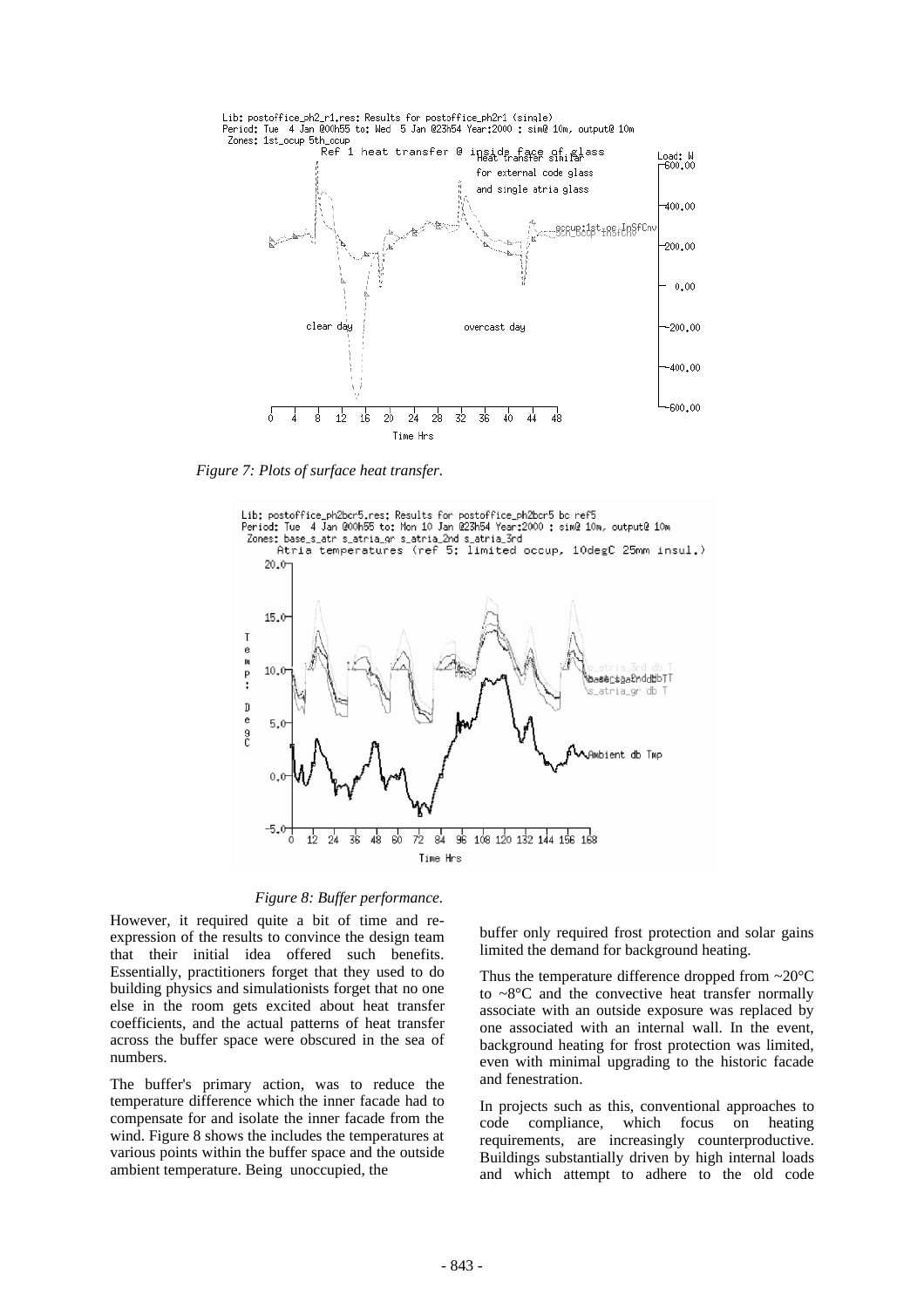provisions inevitably require substantially more cooling and generate greater quantities of  $CO<sub>2</sub>$ emissions. The option for design teams to balance overall energy demands and emissions offers substantial scope for better designs as well as contributing to governmental targets.

## CARBON EMISSIONS METHOD

Essentially the UK Carbon Emissions Method allows design teams to shift the assessment focus from winter-only heating performance to a balanced overall performance which can take into account all environmental systems. This project is one of the first to make use of these new provisions in Scotland. Setting precedents is not a comfortable process and practitioners and their clients do not lightly take risks unless the benefits are substantial.

The design team wished to demonstrate both that the project was environmentally sound and that capital diverted from conventional systems would provide an improved rate-of-return and higher occupancy rates if invested in the facade. The case for doing this was thought to be much clearer under the new provisions of the building code, but the design team was not sure that sufficient  $CO<sub>2</sub>$  reductions could be found to gain approval.

It was realized that the standards of proof required within the project as well as in communications with the client and the planning and building control authorities would require adaptations to working practices. The anticipated capital and operational benefits had to be proved from first principles, the various facets of the design had to be seen to work together under realistic usage scenarios and the underlying assumptions needed to stand up to close scrutiny. This also required simulation staff to provide additional views into the performance data to clarify the benefits.

The simulation team proposed that the necessary proof could be delivered by assessing typical portions of the proposed and nominal building and then scaling the results to the whole of the building. This recommendation was made because the significant resource for QA which would be required to explicitly represent the building. It was further suggested that the model also include diversity of use. Figure 9 shows the thermal model which was composed for the proposed building. Each primary facade type and level/type of occupancy were represented in the model.

Figure 10 shows sections of the nominal building which replaced the novel design elements with conventional facade treatments. Again, diversity of use was included in the nominal building.

Simulations indicated that some portions of the proposed design would significantly reduce  $CO<sub>2</sub>$ emissions and other portions of the proposed design performed less well than the nominal building. When scaled to the whole building the proposed design was an improvement on the nominal design.

This raised a number of questions in the design team regarding changes to the proposed design which would result in lower emissions and the costs and benefits of improving performance in specific sections of the building to compensate for deficiencies in other areas.



*Figure 9: CO<sub>2</sub> emissions proposed model.* 



*Figure 10: CO<sub>2</sub> emissions nominal model.* 

 A balanced natural ventilation strategy within the buffer spaces was found to be critical. Benefits within the spring, autumn and winter months would be lost without a good strategy for purging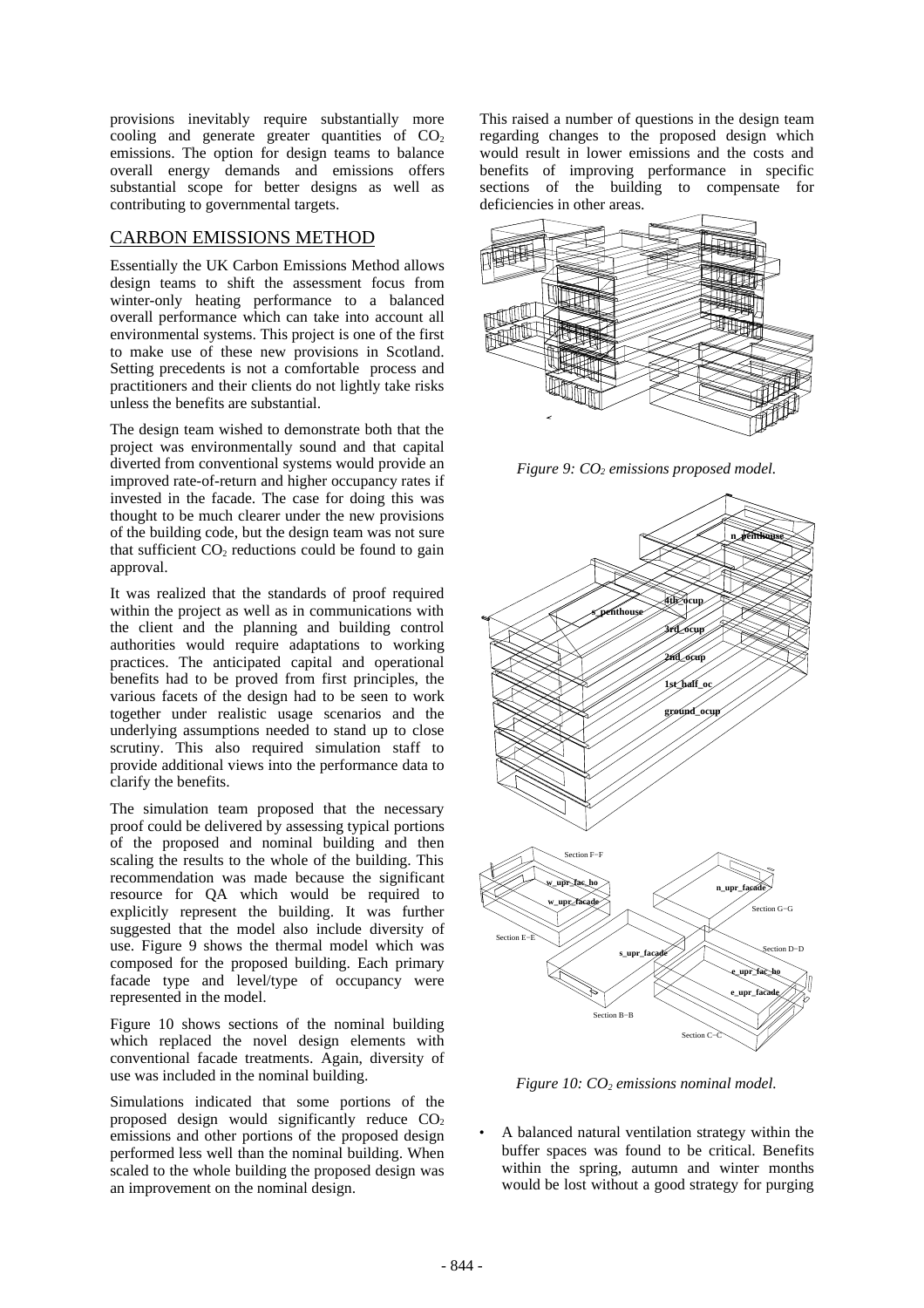atria air in the summer. Temperatures at the top of the stack would otherwise be far higher than the external ambient and impose an additional cooling load on the occupied space.

- The requirement for lower insulation levels in some areas of the building meant that money was available to add additional measures such as solar control glazing to the highly glazed penthouses. This in turn added additional benefit to the project reducing peak and annual cooling demands within the high quality penthouse spaces. The Carbon Emissions Method allowed for such trade-offs.
- Many of the no-cost enhancements discovered during the design process related to periods which are mostly ignored by design teams - in particular the transition periods where equipment is running at part load.
- The simulations identified that there was a significant cooling resource available by controlling the timing and rate of natural ventilation within the perimeter atria. When this was invoked outside of nominal office hours it acted as a low cost night purge. It was also shown that reduced flow rate mechanical venting overnight could be used to modify the timing of cooling demands.
- In some cases, value engineering options which simulation identified, could not be implemented because of other design constraints. For instance, most of the time, cooling loads (and thus  $CO<sub>2</sub>$ emissions would have been less) would be reduced with single glazing between the offices and buffer space. This would have yielded considerable cost savings, but was rejected because of poor acoustics.

According to the building services engineer, the carbon emission study not only showed compliance with the Building Regulations and improved the BREEAM assessment rating (useful for marketing purposes), it provided valuable insight in to the dynamic performance of the building and perimeter atria zones which contributed to value-engineering tasks. For instance, the option to increase the u-values of the retained existing facades, from the level set out within the current regulations, to a level where the building was achieving maximum benefit in terms of the heating and cooling energy demands. This freed up resources to add solar control glazing to the penthouse level. This in turn added additional benefit to the project reducing peak and annual cooling demands within the high quality penthouse spaces.

# SIMULATION AND CO<sub>2</sub> METHODS

Many of the challenges in this project related to the wording of the code, the nature of the burden of proof required and the tools and methods employed. The Carbon Emissions Method requires that the proposed design be compared with an equivalent (nominal) building which conforms to the code. Rather than

specifying the specific burden of proof, the code makes reference to the CIBSE Applications Manual AM11 (CIBSE 1998). AM11 sets out a criteria for how building thermal assessments tools should be employed in best practice and provides lists of data sources and good practice guides. However, the AM11 was written prior to the code and was intended as a reference for best practice use of simulation tools.

This provided a rich source of debate. For example, AM11 discusses the concept of comparative studies using proposed and nominal designs, but there is some scope for interpretation for applying its methods for code compliance. Clearly, small power demands and lighting will contribute to CO2 emissions. For some projects code approval might be based on an alternative lighting control regime but the mechanism of proof is not strictly defined as it is in other building codes.

It was the consensus within the design team that it was reasonable that the proposed and nominal designs would include diversity of tenancy as well as some diversity of occupancy and small power demands. This informed the client that the building would function well when the building was not fully let and if anticipated occupancy types were not realized. It would, however, have been helpful if the code included further guidance on such issues.

Clearly, it is in the interest of simulation tool vendors to reduce the tedium of creating nominal design models. Given the degree of interpretation which this project was confronted with, it is not altogether clear what the **rules** for generating nominal models might be. Without access to, and an ability to modify such rules, complex projects such as this one might be less clear in their proof and the design team less well informed.

For example, in this project, a substantial portion of the project was below ground level. Not only is there no equivalent in the older provisions of the code, AM11 does not set out specific methods for assessing below ground constructions. It was not particularly clear whether the nominal design should include the same area of below ground exposure or should revert to the convention that only exposed facade elements need to be included.

The Carbon Emissions Method rewards designs which show a balance between heating, cooling, small power and lighting loads throughout the year. Although this implies that integrated simulation approaches might be better at verifying that this balance has been obtained, AM11 presents integrated simulation approaches as but one option among many. Again the design team is left to propose what mechanism to use to prove their case with minimal guidance from the code.

# **CONCLUSIONS**

A joint project of SESG and Rybka Scotland has highlighted how new information delivered to the